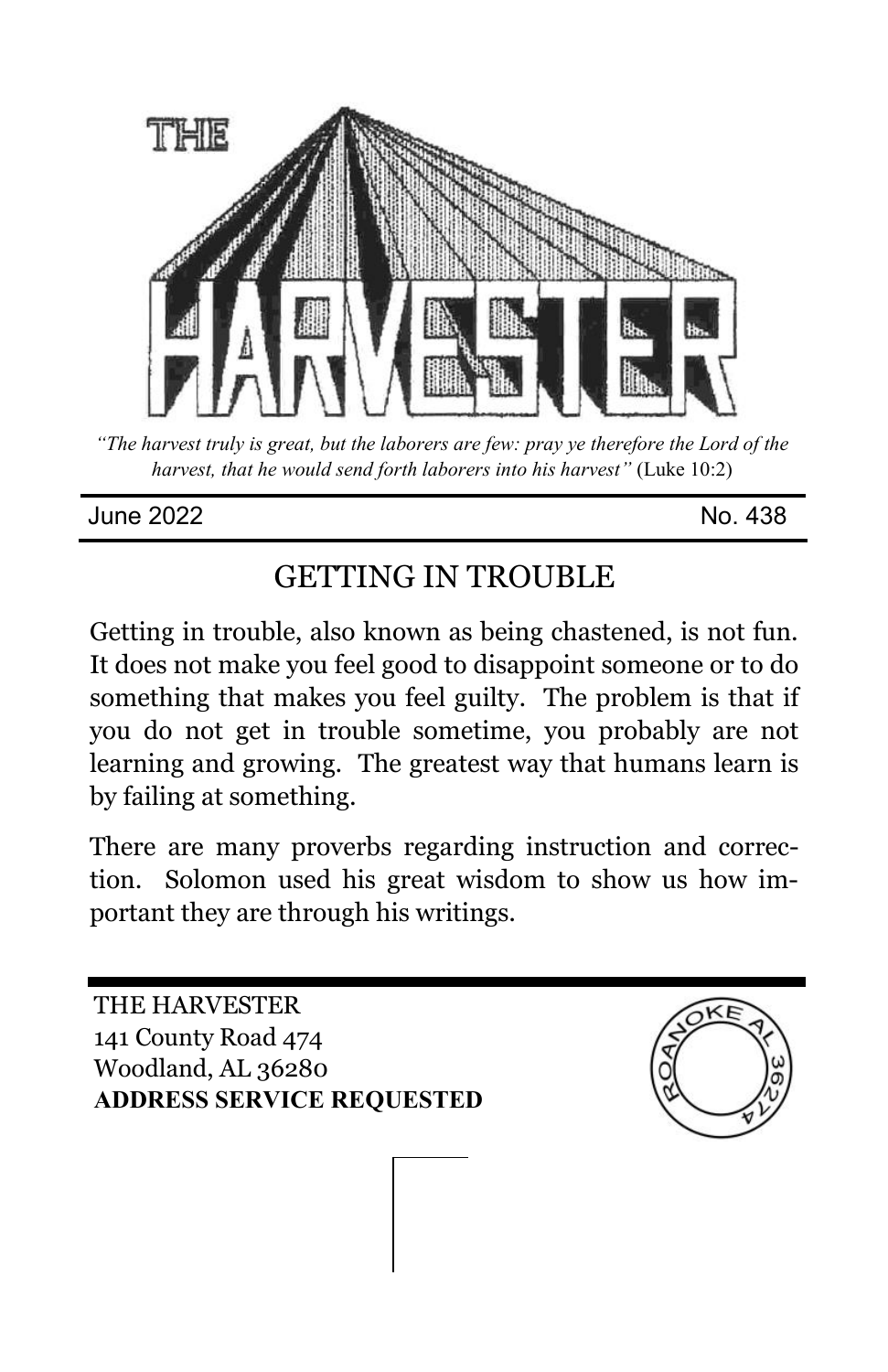*Correction is grievous unto him that forsaketh the way: and he that hateth reproof shall die.* (Pro. 15:10)

It was restated and expanded upon in Hebrews.

*Now no chastening for the present seemeth to be joyous, but grievous: nevertheless afterward it yieldeth the peaceable fruit of righteousness unto them which are exercised thereby.* (Heb. 12:11)

Chastening helps us to grow, and it should be done anytime it is necessary, but especially when there is hope.

*Chasten thy son while there is hope, and let not thy soul spare for his crying.* (Pro. 19:18)

It is ok to upset someone if it is necessary so that their soul can be saved and it is done in love. We must do what is necessary to instruct in the truth and to make sure that people do not stray from the path of right, but we have to do it in a way that does not seem condescending, mean, or bossy. Instruction is a key component to helping others through this life, but it is only useful if it is done in love. It is much more difficult to have someone listen to you if you do not help in love. Jesus said himself that he will rebuke and chasten as many as He loves, and it is because He loves them. He wanted us to show the same love to everyone around us.

*This is my commandment, That ye love one another, as I have loved you.* (John 15:12)

*As many as I love, I rebuke and chasten: be zealous therefore, and repent.* (Rev. 3:19)

It is up to us to instruct with love.

*I will instruct thee and teach thee in the way which thou shalt go: I will guide thee with mine eye.* (Psa. 32:8)

The importance of instruction is seen in Proverbs. Solomon begins the book explaining why he wrote it and how he hopes that it teaches generations about how to live in a way pleasing unto God.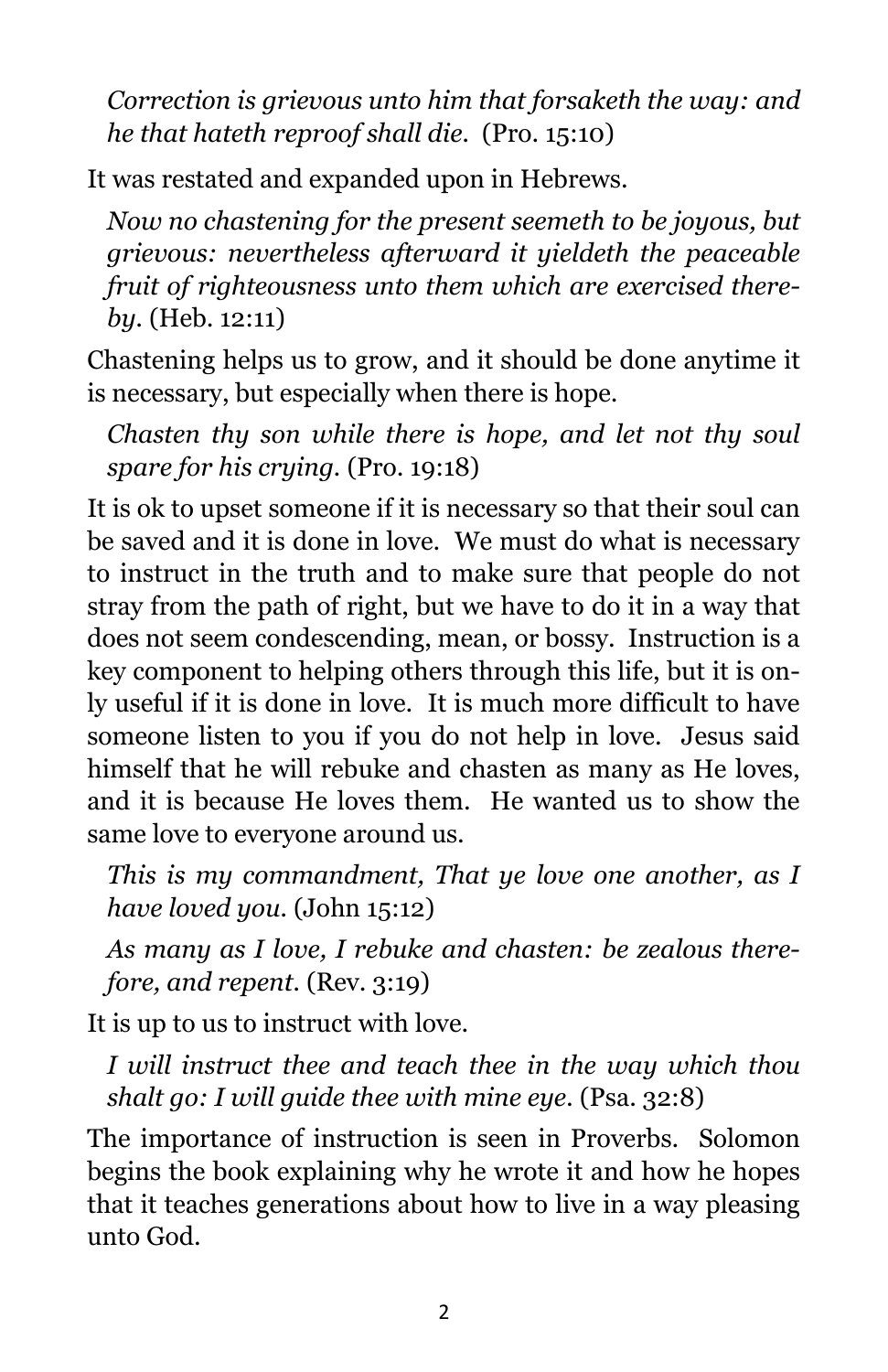*The proverbs of Solomon the son of David, king of Israel; To know wisdom and instruction; to perceive the words of understanding; To receive the instruction of wisdom, justice, and judgment, and equity; To give subtilty to the simple, to the young man knowledge and discretion. A wise man will hear, and will increase learning; and a man of understanding shall attain unto wise counsels: To understand a proverb, and the interpretation; the words of the wise, and their dark sayings. The fear of the LORD is the beginning of knowledge: but fools despise wisdom and instruction.* (Pro. 1:1-7)

The fear of the Lord is the beginning of knowledge. It is not just about trying to correct someone who is not doing the right thing. It is about using God's word to show why what they are doing is not good.

*All scripture is given by inspiration of God, and is profitable for doctrine, for reproof, for correction, for instruction in righteousness: That the man of God may be perfect, throughly furnished unto all good works.* (2 Tim. 3:16-17)

Scripture is given to us for reproof, correction, and instruction in how to be righteous. We must use the scriptures if we want to help someone see the err of their ways. There are several examples of people in the Bible who do not receive the correction given to them.

*O LORD, are not thine eyes upon the truth? thou hast stricken them, but they have not grieved; thou hast consumed them, but they have refused to receive correction: they have made their faces harder than a rock; they have refused to return.* (Jer. 5:3)

*But thou shalt say unto them, This is a nation that obeyeth not the voice of the LORD their God, nor receiveth correction: truth is perished, and is cut off from their mouth.* (Jer. 7:28)

*Woe to her that is filthy and polluted, to the oppressing city! She obeyed not the voice; she received not correction; she trusted not in the LORD; she drew not near to her God.* (Zep. 3:1-2)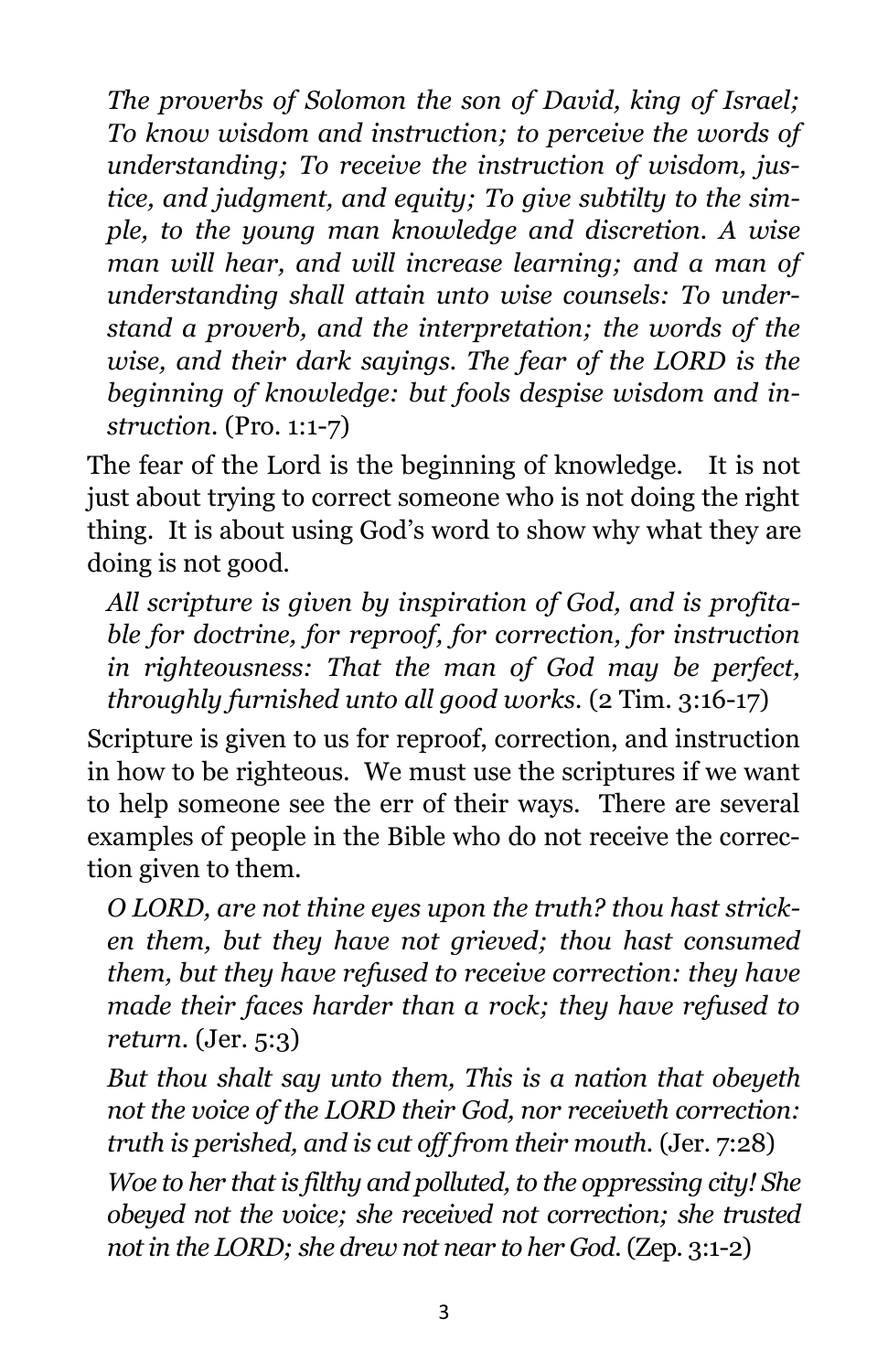We have to be willing to accept correction, and we need to be willing to give it when necessary. When giving correction, there is a proper way to do it.

*Moreover if thy brother shall trespass against thee, go and tell him his fault between thee and him alone: if he shall hear thee, thou hast gained thy brother. But if he will not hear thee, then take with thee one or two more, that in the mouth of two or three witnesses every word may be established. And if he shall neglect to hear them, tell it unto the church: but if he neglect to hear the church, let him be unto thee as an heathen man and a publican.* (Mat. 18:15-17)

It is important to note that in this case, there is a sin that has been committed. We are told to try to take care of it between ourselves but if that does not work, to take two or three with us as witnesses. It goes on to say if that does not work to present the issue before the church and if that does not change the person's mind then they are to be unto us as a heathen. Basically, they are not willing to accept the correction and instruction.

*He that refuseth instruction despiseth his own soul: but he that heareth reproof getteth understanding. The fear of the LORD is the instruction of wisdom; and before honour is humility.* (Pro. 15:32-33)

*But they obeyed not, neither inclined their ear, but made their neck stiff, that they might not hear, nor receive instruction.* (Jer. 17:23)

If we do not try to correct someone who is doing wrong, it can cause a multitude of issues. Also, if we are being corrected and do not listen to the correction, we are risking something far greater than the bad feeling of getting in trouble. We are risking our salvation.

*Correction is grievous unto him that forsaketh the way: and he that hateth reproof shall die.* (Pro. 15:10)

*Poverty and shame shall be to him that refuseth instruction: but he that regardeth reproof shall be honoured.* (Pro. 13:18)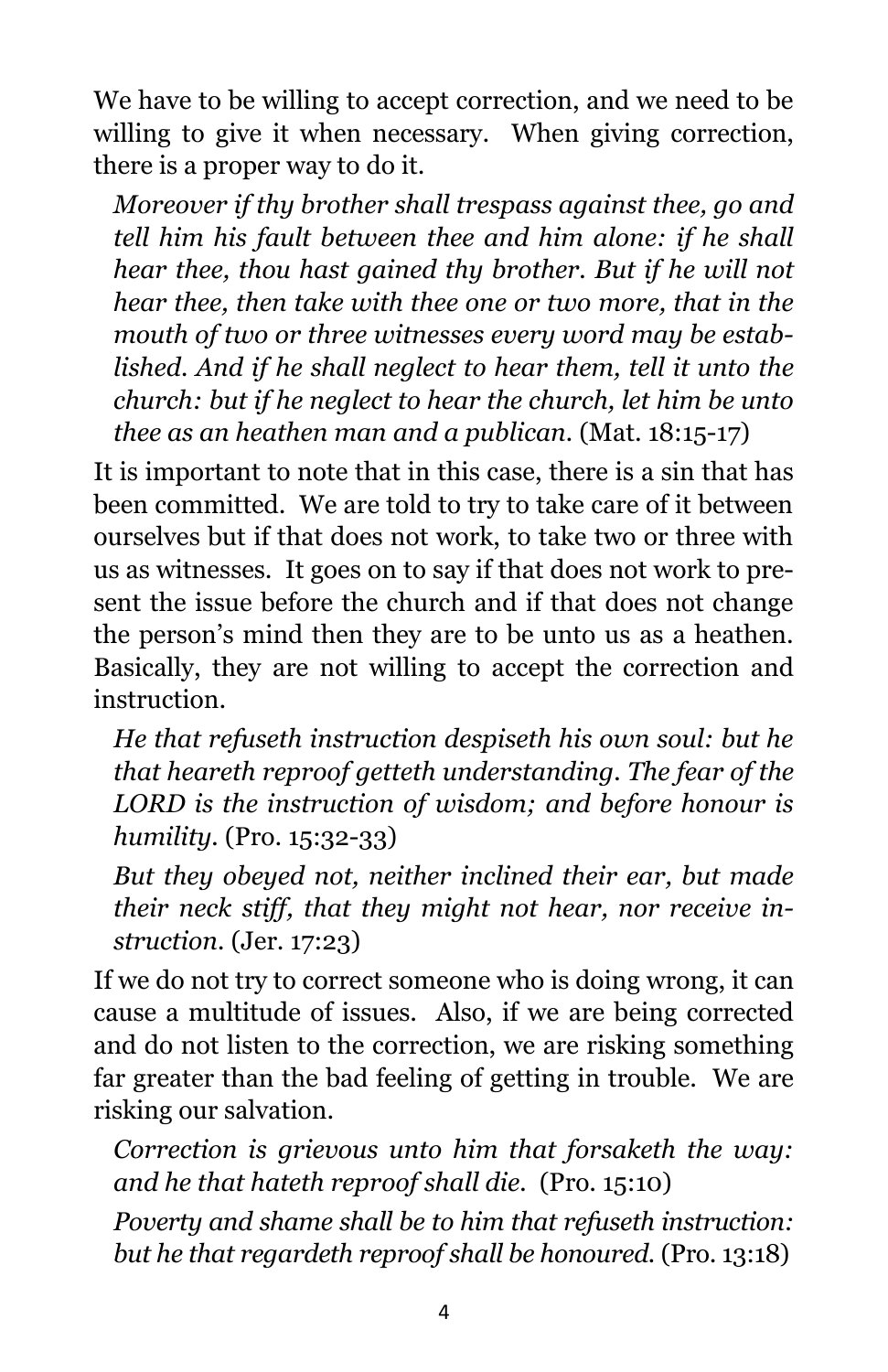It is okay to mess up or fail at something; it is how you handle the situation that is the big issue. Do you use it to learn, or do you act as if you did nothing wrong? It is not always easy to admit when you are wrong or to correct others when they are, but it is vital to continuing to walk on a path that is pleasing to God.

A. D.

## YOUR ADORNMENT

You might adorn the walls of your house with photos or pictures or other ornaments. A store might adorn the outside of their building with flags or balloons or other objects to get attention and draw in customers. To adorn is to enhance the appearance of something. It is common practice for people to also adorn themselves. This adorning might be eyeliner or mascara or lipstick or rouge. It might be a different hair color or hair style. It might be ear rings or nose rings or other piercings. It might be with jewelry such as necklaces or bracelets or rings. It might be tattoos. It might be with colorful dresses or shirts or it might be with revealing clothing. There are many different ways that people adorn themselves today in an attempt to enhance their appearance and draw attention to themselves. Does God care about your adornment?

The apostle Peter wrote in 1 Peter 3:1-4,

*Likewise, ye wives, be in subjection to your own husbands; that, if any obey not the word, they also may without the word be won by the conversation of the wives; While they behold your chaste conversation coupled with fear. Whose adorning let it not be that outward adorning of plaiting the hair, and of wearing of gold, or of putting on of apparel; But let it be the hidden man of the heart, in that which is not corruptible, even the ornament of a meek and quiet spirit, which is in the sight of God of great price.* 

Arranging the hair, wearing gold, and putting on fine apparel are all outward adornments. The apostle is admonishing the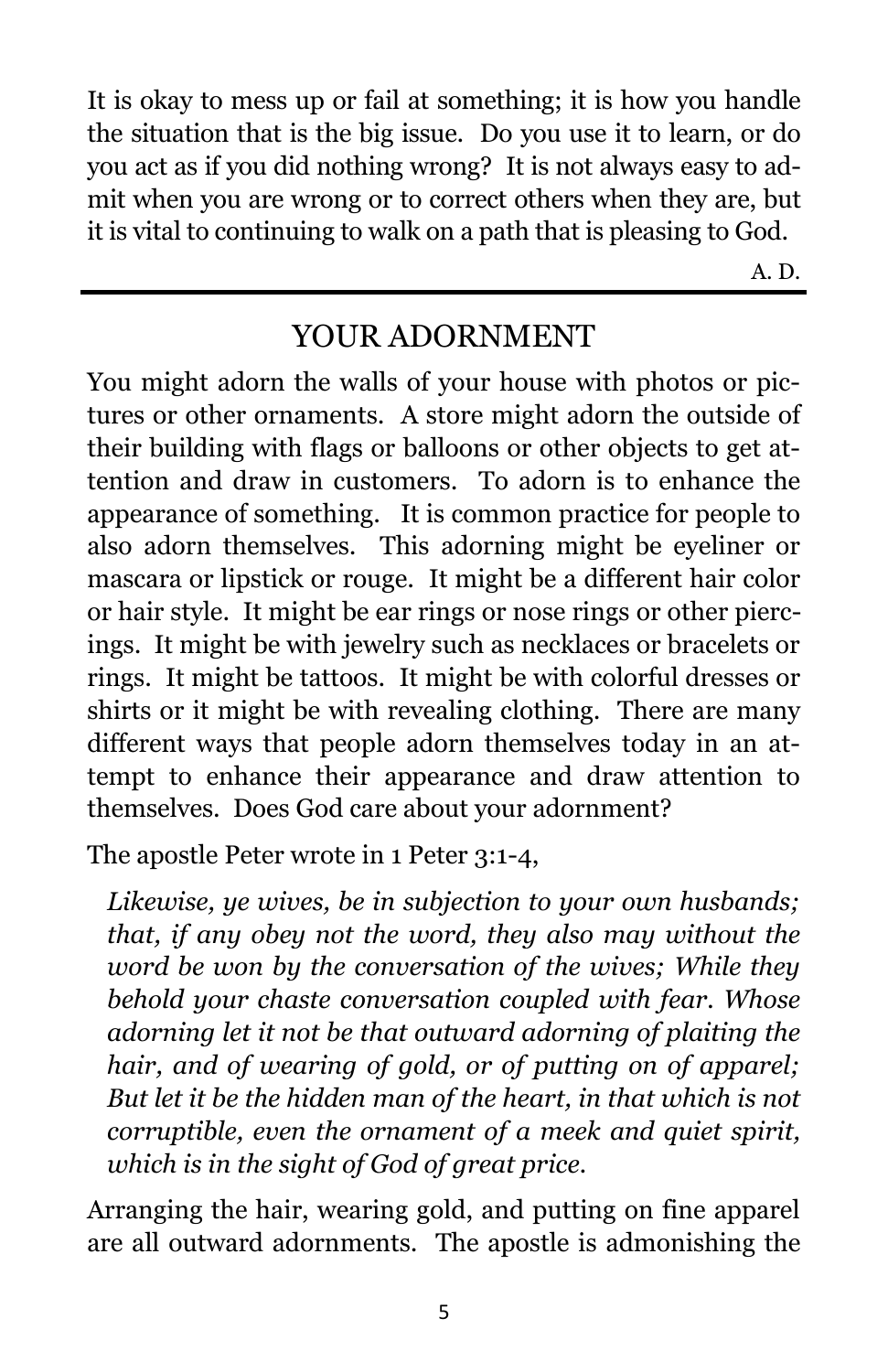wives to adorn themselves with "*the hidden man of the heart*" rather than using these outward adornments. I submit that there is a principle here that applies to all of us and not just to wives.

God does not specifically forbid outward adornment. In fact, we all adorn ourselves in some way since we all wear clothes and arrange our hair, unless you are bald. But as a Christian, you will want to avoid certain physical adornments. Some adornment marks an individual of a particular religion, for example: Muslim or Hindu. In our local high school, there are at least ten different gangs or groups that can be identified by their adornment; their makeup, clothes, hats, and other adornments mark an individual as belonging to a particular group. Some adornment marks a person of a certain sexual orientation. Other adornment marks one as carnally minded and a person of the world. I encourage you to choose outward adornment that marks you as a holy child of God.

God is interested in the heart of a person rather than their outside appearance. The prophet Samuel was sent by the Lord to Bethlehem to choose the next king of Israel from the sons of Jesse. Samuel saw Jesse's son Eliab and thought that he would be the next king.

*But the LORD said unto Samuel, Look not on his countenance, or on the height of his stature; because I have refused him: for the LORD seeth not as man seeth; for man looketh on the outward appearance, but the LORD looketh on the heart.* (1 Sam. 16:7)

Here are a couple of scriptures that show the importance of the attitude of the heart.

*Keep thy heart with all diligence; for out of it are the issues of life.* (Pro. 4:23)

*Either make the tree good, and his fruit good; or else make the tree corrupt, and his fruit corrupt: for the tree is known by his fruit. O generation of vipers, how can ye, being evil,*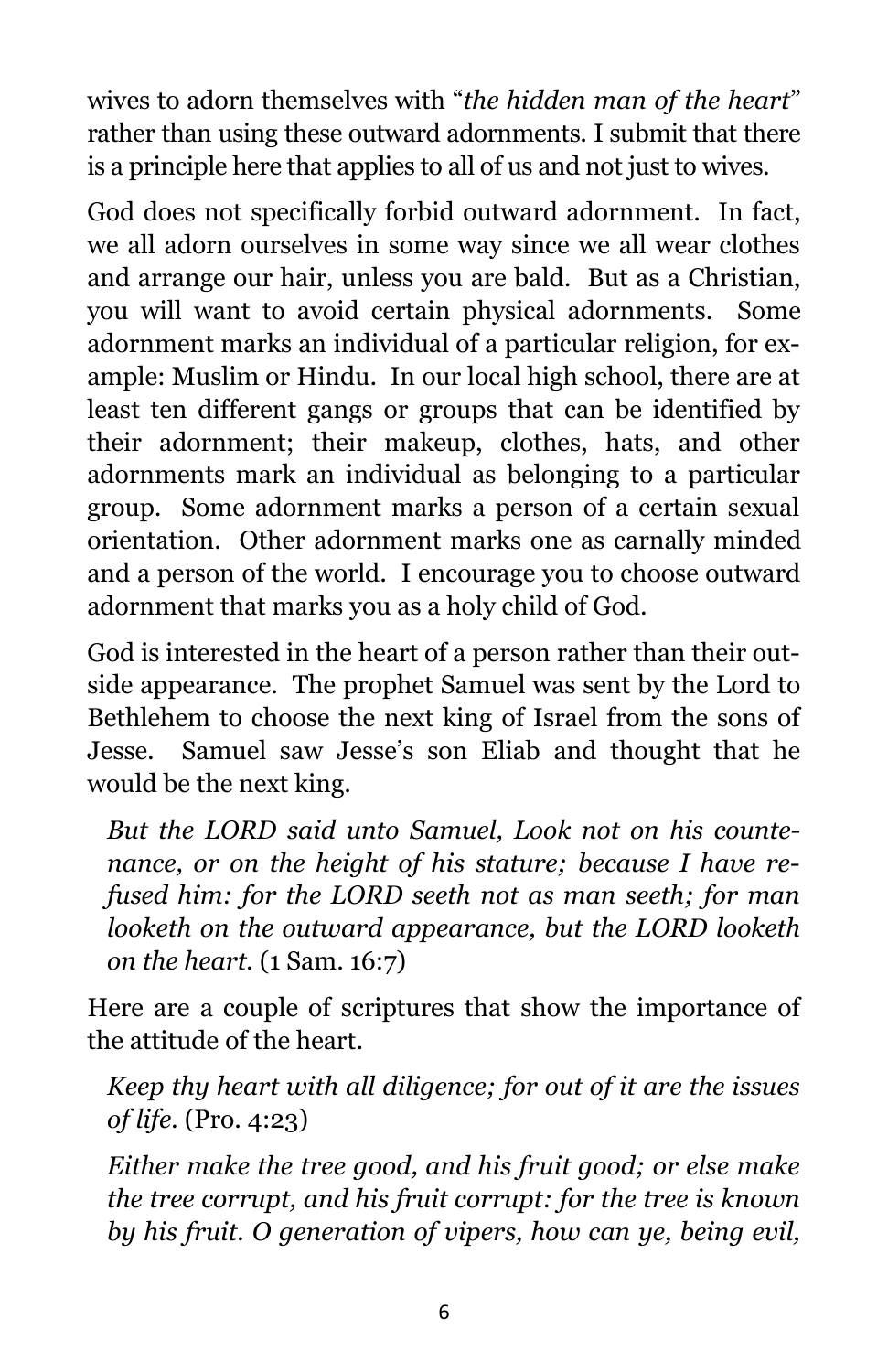*speak good things? for out of the abundance of the heart the mouth speaketh. A good man out of the good treasure of the heart bringeth forth good things: and an evil man out of the evil treasure bringeth forth evil things.* (Mat. 12:33-35)

God wants us to emphasize the adornment of the heart. The apostle Peter encouraged the wives to adorn themselves with *"the hidden man of the heart, in that which is not corruptible, even the ornament of a meek and quiet spirit, which is in the sight of God of great price."* For a woman to have a meek [gentle] and quiet spirit today is rare. However the apostle says that such an adornment is very precious in the sight of God. The apostle wrote in 1 Peter 5:5,

*Likewise, ye younger, submit yourselves unto the elder. Yea, all of you be subject one to another, and be clothed with humility: for God resisteth the proud, and giveth grace to the humble.* 

Humility is an adornment of the heart that God values; He gives grace to the one who has that adornment and we all desire the grace of God. The apostle Paul told Timothy to flee the love of money and instead pursue righteousness, godliness, faith, love, patience, and meekness [gentleness](1 Tim. 6:11). These adornments of the heart are of great value to God and mark you as a child of God rather than a person of the world. With these adornments, you will be a light in the world (Mat. 5:6).

My encouragement to you is to emphasize the adornment of a virtuous heart. Since you belong to God, only seek the physical adornments that would please Him.

*What? know ye not that your body is the temple of the Holy Ghost which is in you, which ye have of God, and ye are not your own? For ye are bought with a price: therefore glorify God in your body, and in your spirit, which are God's.* (1 Cor. 6:19-20)

> ED ANDERSON Sierra Vista, AZ